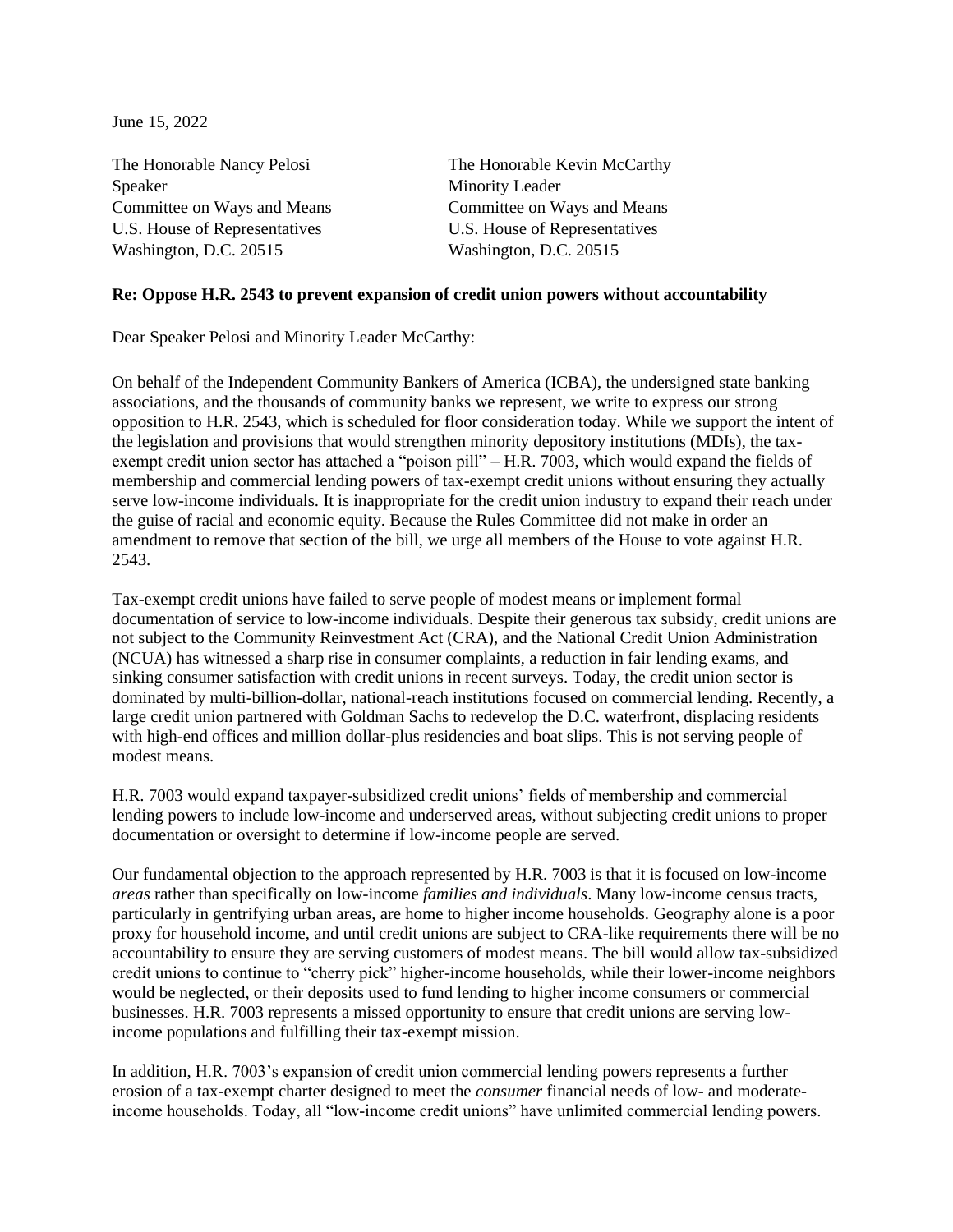Taxpaying community banks will continue to meet the needs of credit worthy businesses in all demographics.

## **We urge all members of the House to vote against H.R. 2543.**

Thank you for your consideration.

Sincerely,

| <b>Independent Community Bankers of</b><br>America                 | <b>Alabama Bankers Association</b>                                       |
|--------------------------------------------------------------------|--------------------------------------------------------------------------|
| <b>Arizona Bankers Association</b>                                 | <b>Arkansas Community Bankers</b>                                        |
| <b>California Community Banking</b><br>Network                     | <b>Independent Bankers of Colorado</b>                                   |
| <b>Connecticut Bankers Association</b>                             | <b>Florida Bankers Association</b>                                       |
| <b>Community Bankers Association of</b><br>Georgia                 | <b>Idaho Bankers Association</b>                                         |
| <b>Community Bankers Association of</b><br><b>Illinois</b>         | Indiana Bankers Association                                              |
| Community Bankers of Iowa                                          | <b>Community Bankers Association of</b><br>Kansas                        |
| <b>Bluegrass Community Bankers</b><br>Association                  | Louisiana Bankers Association                                            |
| <b>Maine Bankers Association</b>                                   | <b>Maryland Bankers Association</b>                                      |
| <b>Massachusetts Bankers Association,</b><br>Inc.                  | <b>Community Bankers of Michigan</b>                                     |
| <b>Independent Community Bankers of</b><br>Minnesota               | Mississippi Bankers Association                                          |
| Missouri Independent Bankers<br>Association                        | Montana Independent Bankers                                              |
| Nebraska Independent Community<br><b>Bankers</b>                   | <b>New Hampshire Bankers Association</b>                                 |
| New Jersey Bankers Association                                     | <b>Independent Community Bankers</b><br><b>Association of New Mexico</b> |
| <b>Independent Bankers Association of</b><br><b>New York State</b> | North Carolina Bankers Association                                       |
| Independent Community Banks of<br>North Dakota                     | Community Bankers Association of Ohio                                    |
| <b>Community Bankers Association of</b><br><b>Oklahoma</b>         | <b>Oregon Bankers Association</b>                                        |
| Pennsylvania Association of<br><b>Community Bankers</b>            | <b>Independent Banks of South Carolina</b>                               |
| Independent Community Bankers of<br>South Dakota                   | <b>Tennessee Bankers Association</b>                                     |
| Independent Bankers Association of<br>Texas                        | <b>Vermont Bankers Association</b>                                       |